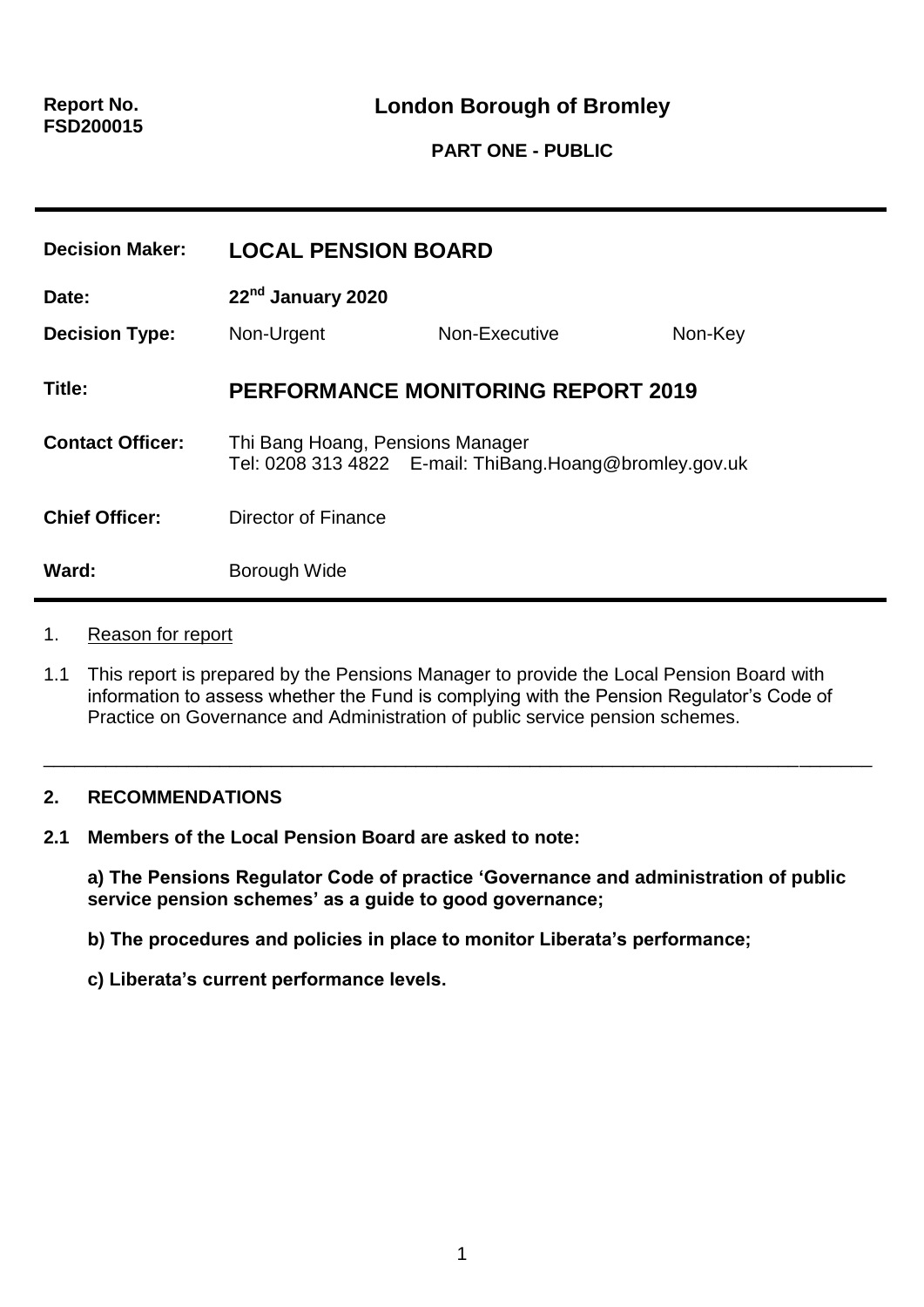1. Summary of Impact: N/A

## Corporate Policy

1. Policy Status: Existing Policy. The Council's pension fund is a defined benefit scheme operated under the provisions of the Local Government Pension Scheme (LGPS) Regulations for the purpose of providing pension benefits for its employees.

**\_\_\_\_\_\_\_\_\_\_\_\_\_\_\_\_\_\_\_\_\_\_\_\_\_\_\_\_\_\_\_\_\_\_\_\_\_\_\_\_\_\_\_\_\_\_\_\_\_\_\_\_\_\_\_\_\_\_\_\_\_\_\_\_\_\_\_\_\_\_\_\_\_\_\_\_\_\_\_\_**

**\_\_\_\_\_\_\_\_\_\_\_\_\_\_\_\_\_\_\_\_\_\_\_\_\_\_\_\_\_\_\_\_\_\_\_\_\_\_\_\_\_\_\_\_\_\_\_\_\_\_\_\_\_\_\_\_\_\_\_\_\_\_\_\_\_\_\_\_\_\_\_\_\_\_\_\_\_\_\_\_**

2. BBB Priority: Excellent Council

## Financial

- 1. Cost of proposal: No Cost
- 2. Ongoing costs: Recurring Cost. Total administration cost £5.1m (includes fund Manager/actuary/adviser fees, Liberata charge and officer time)
- 3. Budget head/performance centre: (insert budget head)Pension Fund
- 4. Total current budget for this head: £43.9m expenditure (pensions, lump sums, etc); £56.8m income (contributions, investment income, etc); £1,118m total fund market value at 30th September 2019)
- 5. Source of funding: Contributions to Pension Fund

## Personnel

1. Number of staff (current and additional): The Local Pension Board comprises of 2 Employer Representatives and two Member Representatives. The Board is supported by the Pensions Manager.

**\_\_\_\_\_\_\_\_\_\_\_\_\_\_\_\_\_\_\_\_\_\_\_\_\_\_\_\_\_\_\_\_\_\_\_\_\_\_\_\_\_\_\_\_\_\_\_\_\_\_\_\_\_\_\_\_\_\_\_\_\_\_\_\_\_\_\_\_\_\_\_\_\_\_\_\_\_\_\_\_**

2. If from existing staff resources, number of staff hours: N/A

## Legal

1. Legal Requirement: Statutory Requirement Local Government Pension Scheme Regulations 2013 (as amended).

**\_\_\_\_\_\_\_\_\_\_\_\_\_\_\_\_\_\_\_\_\_\_\_\_\_\_\_\_\_\_\_\_\_\_\_\_\_\_\_\_\_\_\_\_\_\_\_\_\_\_\_\_\_\_\_\_\_\_\_\_\_\_\_\_\_\_\_\_\_\_\_\_\_\_\_\_\_\_\_\_**

2. Call-in: Not Applicable. **\_\_\_\_\_\_\_\_\_\_\_\_\_\_\_\_\_\_\_\_\_\_\_\_\_\_\_\_\_\_\_\_\_\_\_\_\_\_\_\_\_\_\_\_\_\_\_\_\_\_\_\_\_\_\_\_\_\_\_\_\_\_\_\_\_\_\_\_\_\_\_\_\_\_\_\_\_\_\_\_**

## **Procurement**

1. Summary of Procurement Implications: N/A

## Customer Impact

1. Estimated number of users/beneficiaries (current and projected): 6,072 current active members, 5,828 deferred pensioners and 5,502 pensioner members (for all employers in the Fund) as at 30<sup>th</sup> September 2019.

**\_\_\_\_\_\_\_\_\_\_\_\_\_\_\_\_\_\_\_\_\_\_\_\_\_\_\_\_\_\_\_\_\_\_\_\_\_\_\_\_\_\_\_\_\_\_\_\_\_\_\_\_\_\_\_\_\_\_\_\_\_\_\_\_\_\_\_\_\_\_\_\_\_\_\_\_\_\_\_\_**

**\_\_\_\_\_\_\_\_\_\_\_\_\_\_\_\_\_\_\_\_\_\_\_\_\_\_\_\_\_\_\_\_\_\_\_\_\_\_\_\_\_\_\_\_\_\_\_\_\_\_\_\_\_\_\_\_\_\_\_\_\_\_\_\_\_\_\_\_\_\_\_\_\_\_\_\_\_\_\_\_**

## Ward Councillor Views

- 1. Have Ward Councillors been asked for comments? N/A
- 2. Summary of Ward Councillors comments: N/A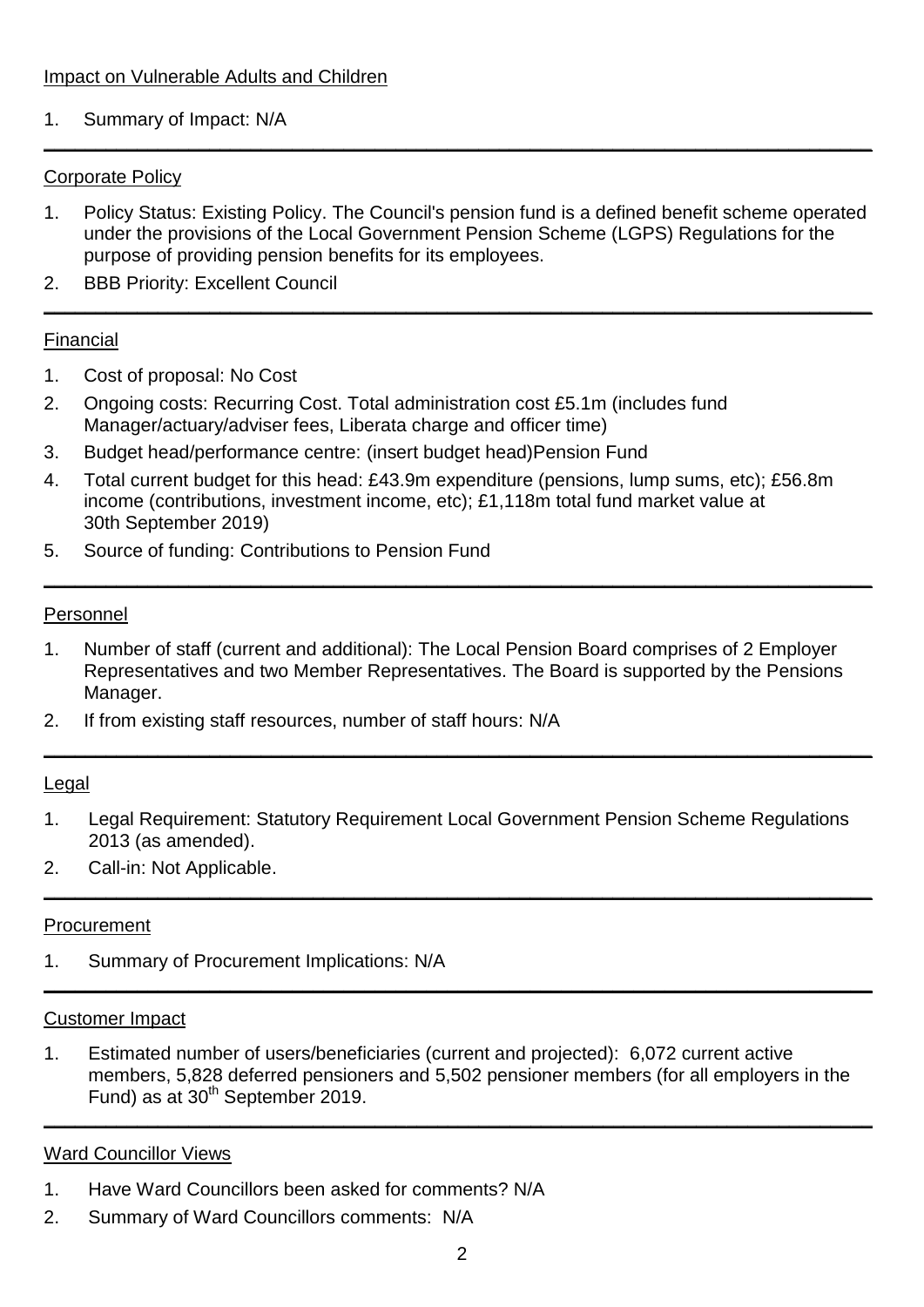## **3. COMMENTARY**

3.1 The Public Service Pensions Act 2013 (the 2013 Act) introduced the framework for the governance and administration of public service pension schemes and provides an extended regulatory oversight by the regulator. The Pensions Regulator under the requirements of the Pensions Act 2013 issued a Code of Practice on governance and administration of public sector pension schemes. This provides practical guidance and sets the standards of conduct expected of those exercising those functions. The Code of Practice provides practical guidance to the Council, as the administering authority and "scheme manager" and Local Pension Board members in relation to the exercise of functions under relevant pension legislation.

Further detail was provided to the Local Pension Board meeting on 6<sup>th</sup> November 2018 and to the General Purposes and Licensing Committee on 27<sup>th</sup> November 2018.

- 3.2 The Code is structured into four core areas of scheme governance and administration and these have been RAG rated to show current levels of compliance. A summary is attached at Appendix 1.
- 3.3 The Pensions Regulator has recently published "Governance and administration risks in public service pension schemes: an engagement report" setting out findings from their engagement with 10 local government pension funds. The engagement took place between October 2018 and July 2019 following the results of their annual governance and administration survey. Overall, most funds demonstrated good practice relating to Record-keeping, Internal controls, Member communication, Internal Dispute Resolution Procedure, Pension Boards, Employers and contributions, Cyber security, and Fraud. However, they found a number of common areas requiring improvement:
	- Key person risk: While most scheme managers demonstrated a good knowledge, many funds have a lack of comprehensive documented policies and procedures. They found an over-reliance on controls put in place by the Local Authority with little interaction between the scheme manager and Local Authority. This was particularly prevalent in relation to cyber security.
	- Pension boards: Engagement levels varied, with concerns being raised about the frequency some pension boards meet and their appetite to build their knowledge and understanding. They found evidence of some pension boards not wanting to review full documents, instead relying on much reduced summaries.
	- Fraud / scams: They saw evidence of scheme managers learning from wider events and taking steps to secure scheme assets. However, not all were as vigilant when it came to protecting members from potential scams.
	- Employers: They saw considerable variance in the approaches taken to dealing with the risks surrounding employers, such as receiving contributions and employer insolvency. Generally this was connected to fund resourcing but also related to different philosophies related to taking security over assets.

The full report can be accessed via: [https://www.thepensionsregulator.gov.uk/en/document](https://www.thepensionsregulator.gov.uk/en/document-library/research-and-analysis/governance-and-administration-risks-in-public-service-pension-schemes-an-engagement-report)[library/research-and-analysis/governance-and-administration-risks-in-public-service-pension](https://www.thepensionsregulator.gov.uk/en/document-library/research-and-analysis/governance-and-administration-risks-in-public-service-pension-schemes-an-engagement-report)[schemes-an-engagement-report](https://www.thepensionsregulator.gov.uk/en/document-library/research-and-analysis/governance-and-administration-risks-in-public-service-pension-schemes-an-engagement-report)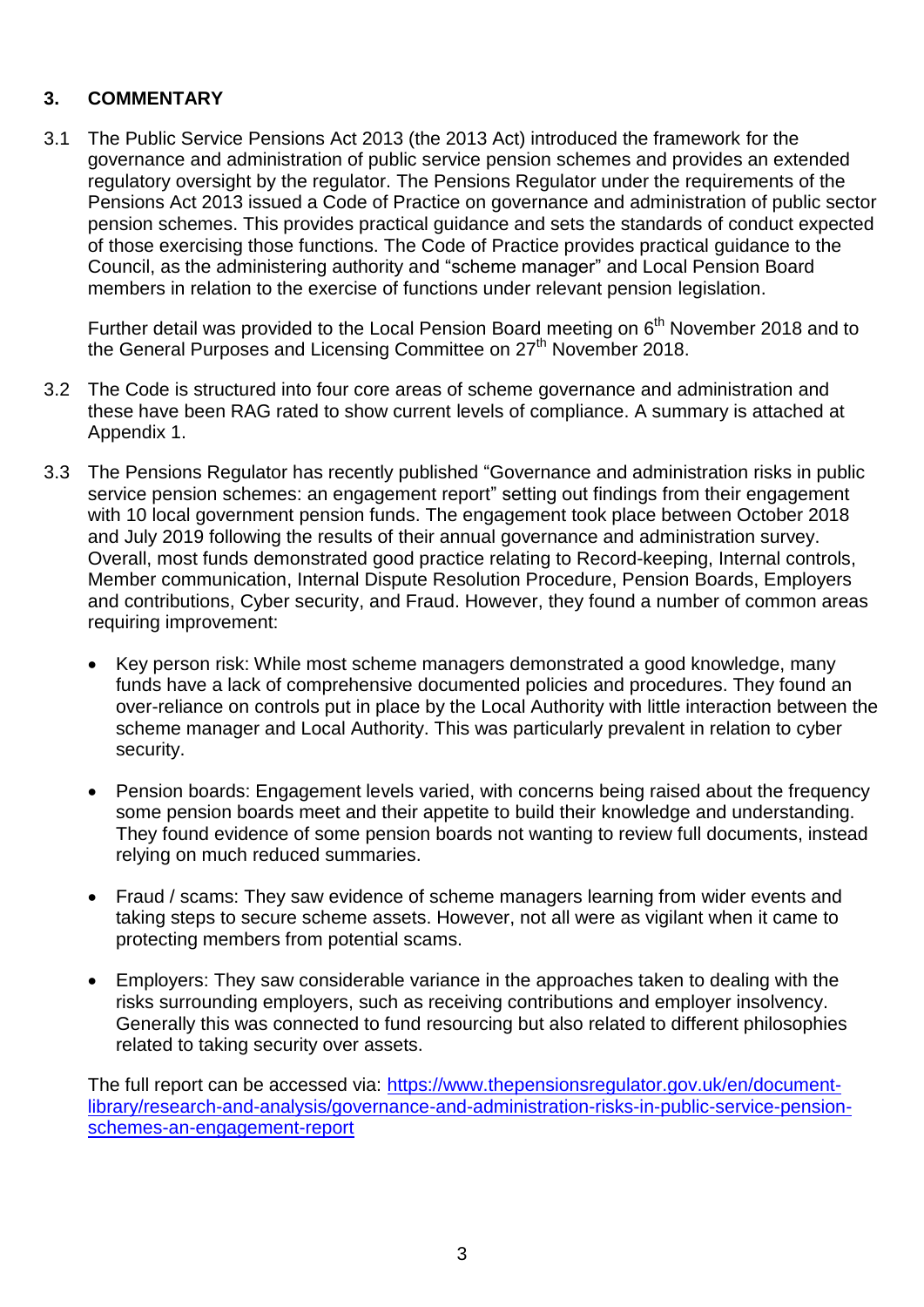3.3.1 On 19<sup>th</sup> September 2019, the LGPS Scheme Advisory Board (SAB) published the following statement:

"The Pensions Regulator has today published its report into the governance and administration risks in public service pension schemes including the 10 UK local government funds who were engaged with between October 2018 and July 2019. The report summarises the key findings against the Regulator's Code of Practice 14 both in terms of exceeding and falling short of required standards and will be discussed in detail when SAB next meets on the  $6<sup>th</sup>$  November 2019. In commenting on the report, Chair of the Board, Councillor Roger Phillips said "This key area of work ties in closely in with the Board's own Good Governance project. In identifying examples of best practice as well as areas for further improvement the report will undoubtedly be of great assistance to LGPS funds in seeking to enhance their own governance and administration arrangements.""

- 3.4 In July 2019, The Pensions Regulator issued their first ever Improvement Notice to a public service pension fund solely focused on internal control failures. The fund experienced a catalogue of errors, including £1.7 million of late contributions and a lack of clarity over its member data.
- 3.4.1The Bromley Pension Fund Administration is carried out by Liberata and monitored by the Pensions Manager. The following procedures and policies are in place to monitor Liberata's performance:
	- Monthly Service Review*:* a service review meeting is carried every month with Liberata Pensions, LBB's Pensions Manager and Head of Revenues and Benefits.

The review aims to help monitor performance and service quality, and support continuous improvement. A comprehensive Pensions Administration report is produced by Liberata covering the following:

- Monthly summary of regulations and circulars, general updates, training, data backup and reporting
- SLA monitoring and KPIs
- Membership analysis
- Operation plan (continuous improvement plan)<br>- Complaints and compliments
- Complaints and compliments
- Long term costs for retirements
- Monthly contributions schedule

In addition, Liberata also provides a summary of their current work statistics, a breakdown of all cases completed during the month and all cases outstanding at the end of the month.

Depending on the outstanding casework, recommendations will be provided to Liberata, such as clearance of failed cases to improve the overall level of performance moving forward and focus on cases with the highest volume of outstanding work.

 Quality Checking: this is a process to assess an individual's competence in a particular area or if the complexity or risk of the task determines checking is required. It is always completed prior to the issue of any output.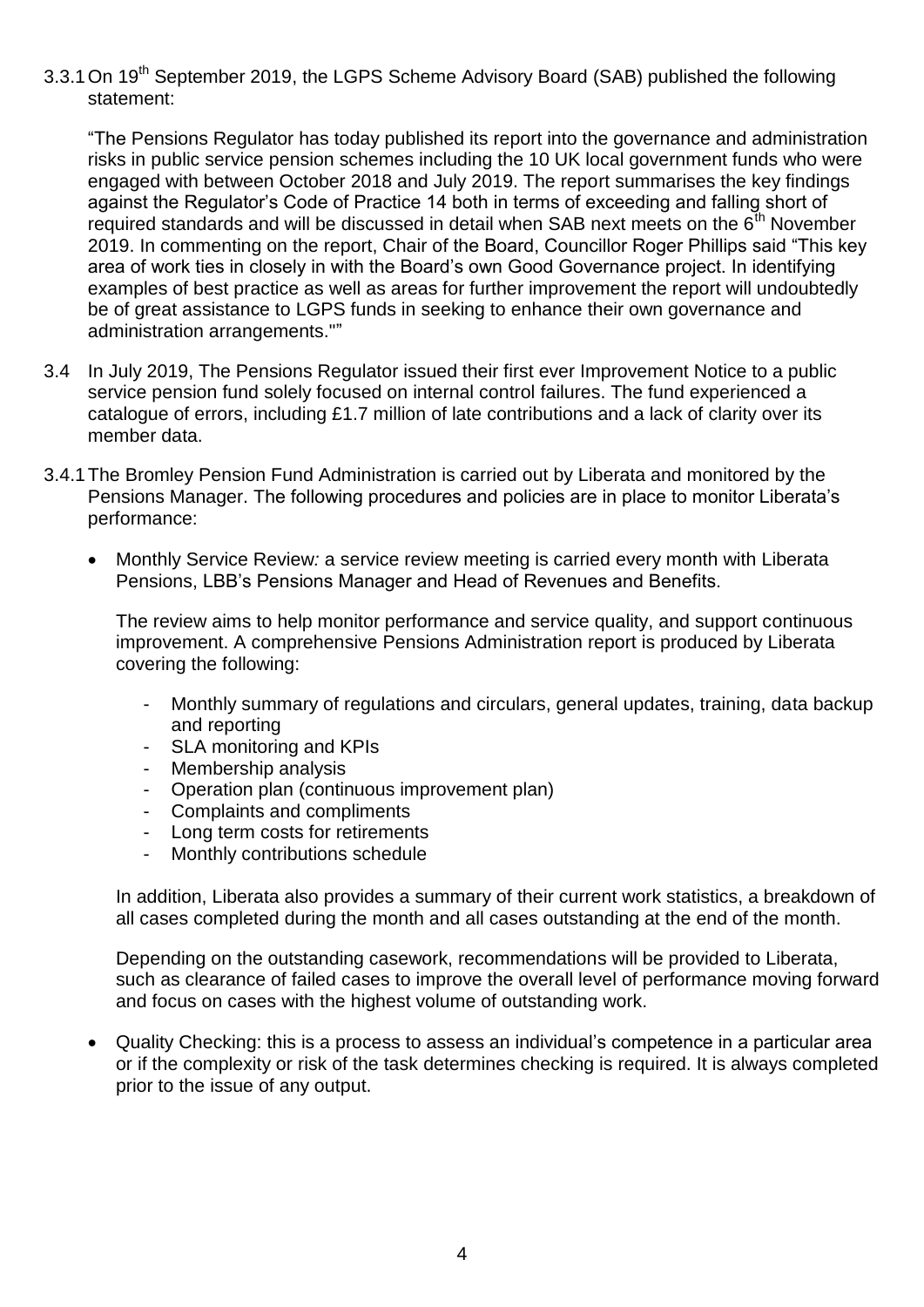Although Liberata has a quality checking process in place additional review is carried out by the Pensions Manager or Chief Accountant for the following tasks:

- Flexible retirement
- Payment of Death grants
- Large/ complex transfer value
- Complex queries

Quality checking must be undertaken by a different person than the officer who processed the case.

Quality checking provides an assurance on customer experience, accuracy of processing and ongoing achievement of competency levels. Customer satisfaction is monitored through the volume of repeat enquiries and complaints.

If an error is identified, feedback is provided to the officer who processed the case. As we gather more information, this may provide an opportunity to create a valuable set of training notes.

 Training: all Liberata staff members receive an induction to pension administration training upon starting their employment. Specialist training sessions are available upon request from the staff member.

Since 1 April 2019,

- One staff member attended advanced report writing training; and
- Three staff members attended advanced excel training

There are a number of websites available for staff members to visit to improve their technical skills, such as LGPS Regulations and Guidance and LGPS Scheme Advisory Board.

- 3.5 Further details of management performance are also included in the Fund Administration Report on pages 20-22 of the Pension Fund Annual Report.
- 3.6 The Pension Fund is also subject to an annual internal audit review. The 2018/2019 audit concluded that, overall, substantial assurance could be placed on the effectiveness of the overall controls. There were no priority 1 recommendations raised as part of the audit.
- 3.7 The Pension Fund Annual Report and Accounts are also subject to external audit on an annual basis.
- 3.8 The performance monitoring report attached in Appendix 2 provides detailed statistics, prepared based on Liberata's performance statistics between 1 April 2019 and 30 September 2019.

#### **4. POLICY IMPLICATIONS**

4.1 The Council's Pension Fund is a defined benefit scheme operated under the provisions of the Local Government Pension Scheme (LGPS) Regulations for the purpose of providing pension benefits for its employees.

#### **5. FINANCIAL IMPLICATIONS**

- 5.1 None arising from directly from this report.
- 5.2 Total administration costs are estimated at £5.1m in 2019/20 (includes fund Manager/actuary/adviser fees, Liberata charges and LBB officer time)